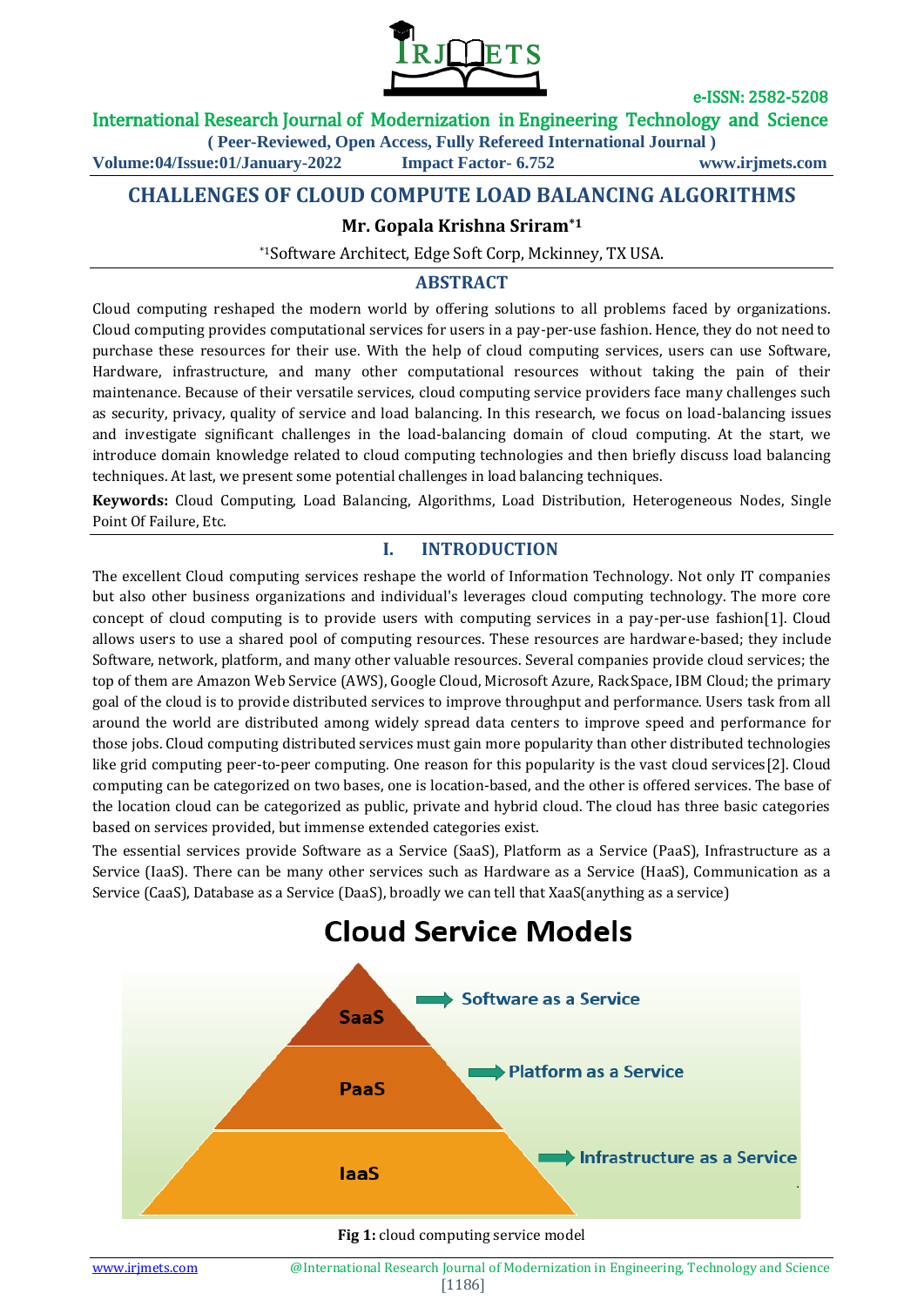

# International Research Journal of Modernization in Engineering Technology and Science

#### **( Peer-Reviewed, Open Access, Fully Refereed International Journal ) Volume:04/Issue:01/January-2022 Impact Factor- 6.752 www.irjmets.com**

Since cloud computing offers immense services, they need Quality of Services (QoS) monitoring to evaluate their services for fulfilling user requirements. The cloud faces many challenges during this process, such as load balancing, performance analysis, monitoring, throughput, response time, security, and privacy. Load balancing is a significant challenge to avoid overloading or underloading virtual machines during service provision. Cloud companies need to identify these potential challenges and find effective load balancing techniques to improve their quality. This research has the following objectives

- State of the art related to different available load balancing techniques
- Taxonomies different load balancing techniques and investigate challenges of existing load balancing techniques
- Point out different research areas for future researchers.

Rest of this paper, we will provide domain knowledge of our target study area, which is load balancing in cloud computing. Afterwards, we will present currently available load balancing techniques and categorize them. At last, we will propose a research area in load balancing in cloud computing.

## **II. BACKGROUND**

This section will provide preliminary knowledge about load balancing techniques, why we need load balancing, the used technologies for load balancing and other domain knowledge.

Load balancing techniques are used to balance the load on virtual cloud machines so that each machine can work equally according to its capacity. By load balancing, tasks can be equally distributed to each virtual machine and hence get the best performance from each. With the help of load balancing techniques, cloud services providers can manage workload on virtual machines. Virtual machines are the core of cloud computing infrastructure. Cloud service providers provide hardware access to users with the help of virtual machines. Virtual machines can act as one or more servers. One machine can act on more than one server.

In contrast, more than one machine can also manage one server machine[3]. Furthermore, through load balancing, cloud providers ensure that in case of failure of one machine to complete, operations will not disturb. In addition to this, load balancing also provides scalability for those applications whose size can grow or shrink with time. Since scalability is one of the significant characteristics of cloud computing, it cannot be achieved without proper load balancing techniques[2]. The other responsibilities of load balancing techniques are to provide energy efficiency, green cloud by reducing carbon emission, QoS requirement fulfilment and other services[4, 5].



**Fig 2:** load-balancing model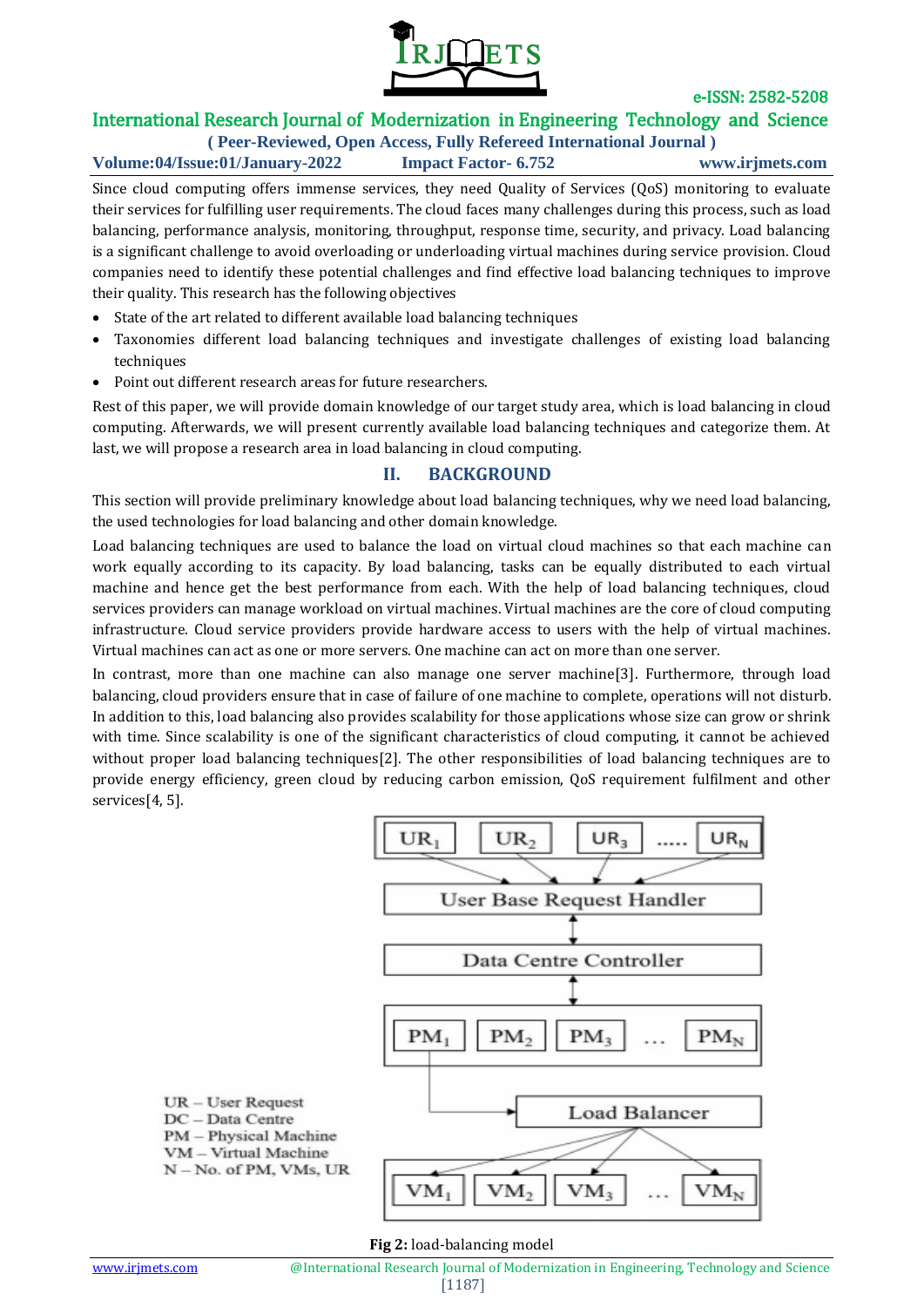

# International Research Journal of Modernization in Engineering Technology and Science

**( Peer-Reviewed, Open Access, Fully Refereed International Journal )**

**Volume:04/Issue:01/January-2022 Impact Factor- 6.752 www.irjmets.com**

# **III. CHALLENGES OF LOAD BALANCING**

In this section, we will discuss the significant challenges cloud computing service providers face, particularly for load balancing and other security-related aspects since cloud computing has gained the attention of researchers due to its challenging nature. Cloud researchers work on virtual machine migrations, fail tolerance, virtual machine security, QoS satisfaction, and other related issues[6]. Load balancing is one of the significant challenges for cloud computing researchers. For the rest of this section, we will provide a few challenges in load balancing.

# **Geographically distributed nodes:**

Data centers are primarily located in geographically isolated locations for large cloud computing providers. These data centers act as a single server to solve user requirements. To make them act as a single machine is a potential challenge, particularly for the environment where this distance is considerable. There are many issues related to delay, such as communication speed, network infrastructure and many more like this. If this separation is not at a long distance, network delay is tolerated. Other challenges come even in geographically close data centers, such as choosing a suitable algorithm that works well for all virtual machines.

#### **Single point of failure:**

Currently, available load balancing algorithms mostly use a single machine to control the load balancing of other virtual machines: Particularly, most virtual machines in the cloud environment work in a distributed fashion. Hence there is a need for distributed load balancing algorithms so that the failure of a single machine does not cause the failure of all computing resources.

#### **Virtual machine migration:**

More than one virtual machine can be configured on a single physical machine or server. These virtual machines act as different systems. In the case underlying physical machines become overloaded, virtual machines need to be migrated from one machine to other physical machines. Load-balancing for such kinds of VM migrations is a challenge to be addressed.

#### **Heterogeneous nodes:**

The early load-balancing researchers developed algorithms for homogeneous nodes. As user requirements are complex, there comes a concept of heterogeneous nodes in a cloud environment. New load-balancing techniques are much needed to meet the requirements of heterogeneous nodes.

#### **Load balancing scalability:**

Scalability refers to the increasing or decreasing computational user resources according to their demand. Scalability and on-demand availability are essential features of cloud computing. To achieve scalability suitable load-balancing algorithm is mandatory.

#### **Algorithm complexity:**

Load-balancing algorithms should make as efficient and straightforward as possible to overcome overhead on cloud computing services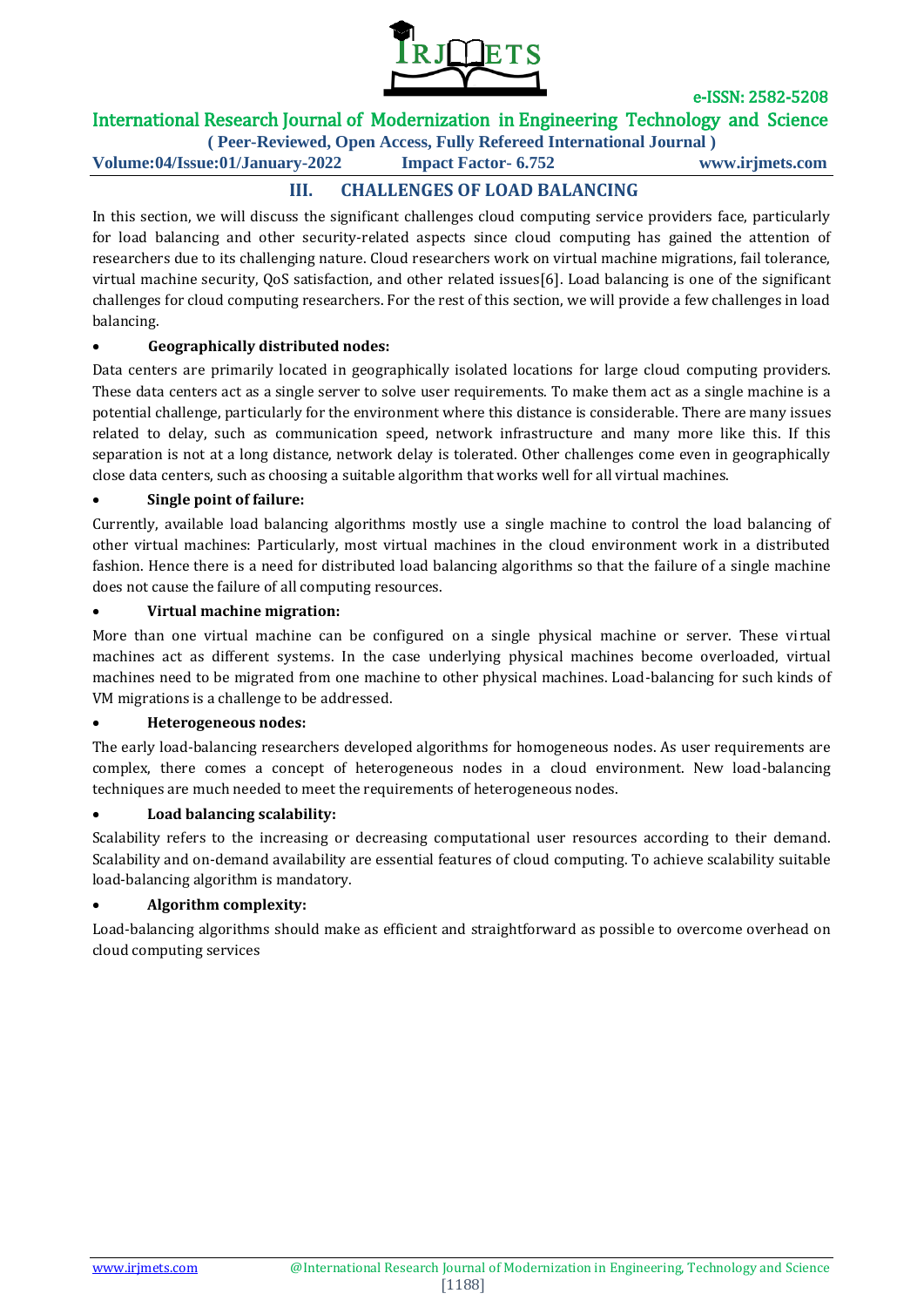

# International Research Journal of Modernization in Engineering Technology and Science

**( Peer-Reviewed, Open Access, Fully Refereed International Journal )**

**Volume:04/Issue:01/January-2022 Impact Factor- 6.752 www.irjmets.com**



**Fig 3:** classification of load-balancing algorithm

Below we mentioned some load balancing techniques with their pros and cons.

| System<br>State    | Technique                                                                    | Concept                                                                                | Pros                                                                                                                         | Cons                                                                                                                              |
|--------------------|------------------------------------------------------------------------------|----------------------------------------------------------------------------------------|------------------------------------------------------------------------------------------------------------------------------|-----------------------------------------------------------------------------------------------------------------------------------|
| Dynamic            | Workload<br>balancing and<br>resource                                        | Live VM<br>Migration                                                                   | Low task<br>execution<br>Reduced                                                                                             |                                                                                                                                   |
| Dynamic            | management<br>framework                                                      | Load balancing<br>VMs using end<br>of<br>service time                                  | response time,<br>reduced<br>processing time<br>High resource                                                                | Homogeneous VM,<br>Independent task<br>Actual instant<br>processing power                                                         |
| Dynamic            | Predictive<br>load-<br>balancing<br>approach<br>using<br>machine<br>learning | Identifying<br>overloaded and<br>underloaded<br>machine using<br>machine               | use, low<br>migration<br>overhead,<br>reduced number<br>of migrations<br>Minimum<br>response time                            | calculation is<br>difficult, more<br>power consumption<br>Not tested on a real<br>cloud<br>Allocates tasks<br>uniformly on single |
| Dynamic<br>Dynamic | Modified<br>active<br>VM load-<br>balancing<br>technique<br><b>Novel</b>     | learning<br>Use of<br>reservation<br>table<br>for uniform<br>allocation of<br>requests | for tasks, load<br>balancing among<br><b>VMs</b> improves<br>elasticity<br>Improved<br>resource use,<br>makespan, and<br>QoS | data centre<br>Higher response<br>time and few<br>load-balancing<br>Parameters.                                                   |